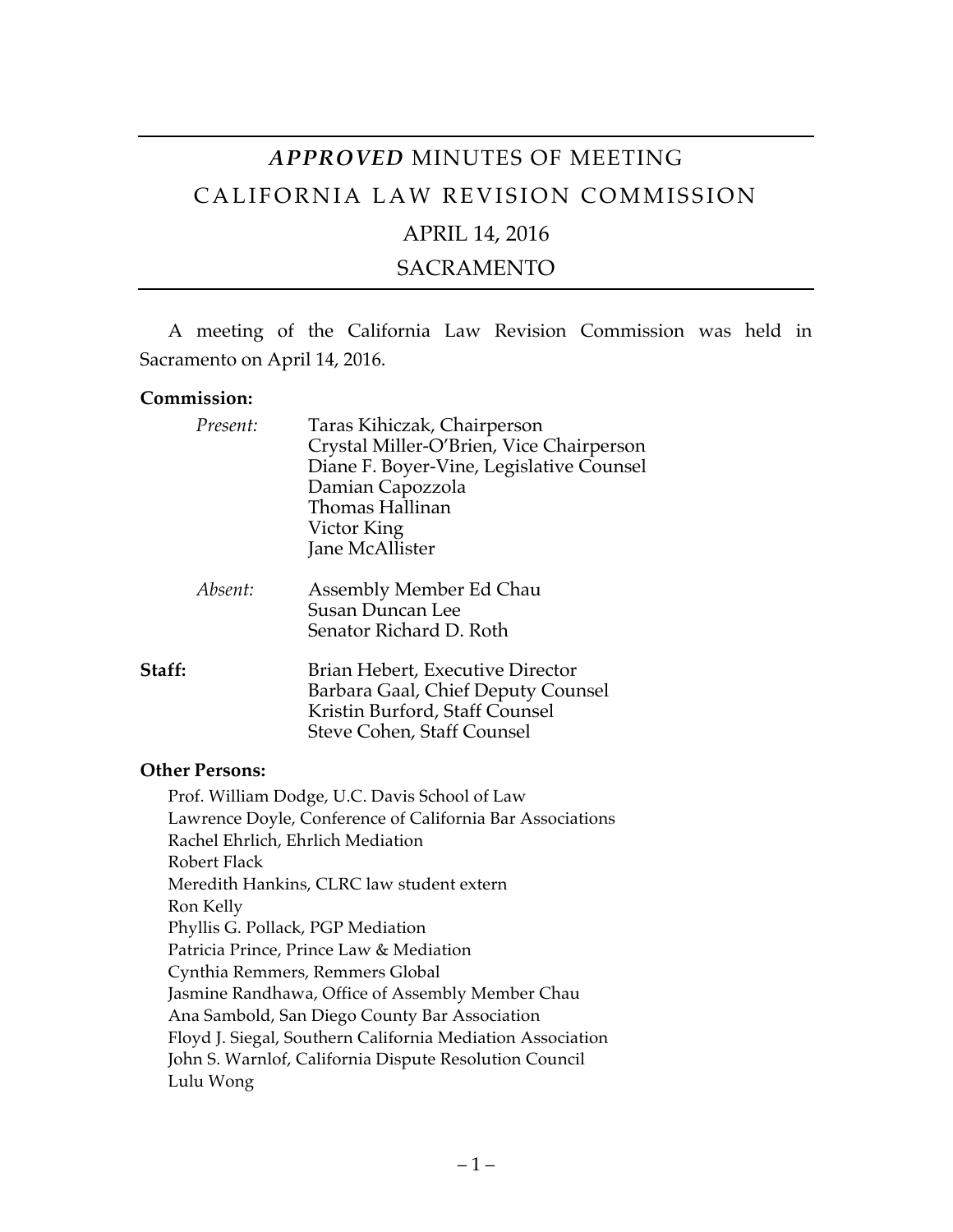| CONTENTS |
|----------|
|----------|

| Study D-1200 — Recognition of Tribal and Foreign Court Money Judgments 3                  |  |
|-------------------------------------------------------------------------------------------|--|
|                                                                                           |  |
| Study H-859 - Common Interest Developments: Mechanics Liens and Common Area4              |  |
| Study K-402 - Relationship Between Mediation Confidentiality and Attorney Malpractice and |  |
|                                                                                           |  |
|                                                                                           |  |
|                                                                                           |  |

#### 1 **APPROVAL OF ACTIONS TAKEN**

 Unless otherwise indicated, the Commission decisions noted in these Minutes were approved by all members present at the meeting. If a member who was present at the meeting voted against a particular decision, abstained from voting, or was not present when the decision was made, that fact will be noted in connection with the affected decision.

- 7 MINUTES OF FEBRUARY 4, 2016, COMMISSION MEETING 8 Memorandum 2016-10 presented a draft of the Minutes of the February 4, 9 2016, Commission meeting. The Commission approved the Minutes as 10 submitted. (*Commissioner Boyer-Vine was not present when this decision was made.* 11 *Commissioners Capozzola, King, and Miller-O'Brien abstained.*)
- 

#### 12 ADMINISTRATIVE MATTERS

13 **Report of Executive Director**

14 The Executive Director had nothing to report.

- 15 **Commissioner Suggestions**
- 16 No Commissioner suggestions were made.
- 17 **Meeting Schedule**

18 The Commission considered Memorandum 2016-11, discussing the 19 Commission's 2016 meeting schedule. The Commission changed the date of its 20 May 26, 2016, meeting. The meeting will now be held on June 1, 2016.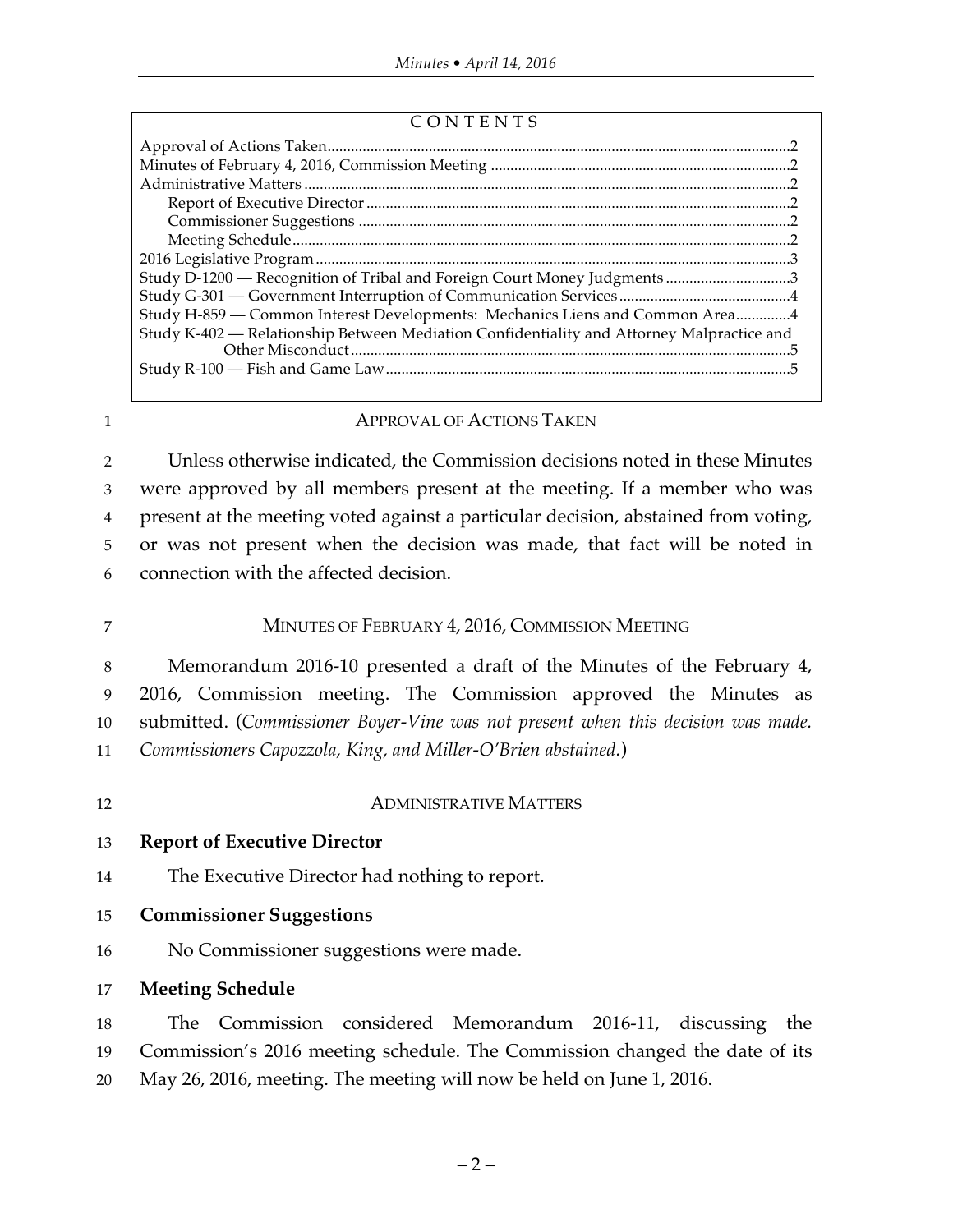| $\mathbf{1}$                     | 2016 LEGISLATIVE PROGRAM                                                                                                                                                                                                                                                                                                                                                                                               |
|----------------------------------|------------------------------------------------------------------------------------------------------------------------------------------------------------------------------------------------------------------------------------------------------------------------------------------------------------------------------------------------------------------------------------------------------------------------|
| $\overline{2}$                   | The Commission considered Memorandum 2016-12, discussing the status of                                                                                                                                                                                                                                                                                                                                                 |
| 3                                | its 2016 Legislative Program.                                                                                                                                                                                                                                                                                                                                                                                          |
| $\overline{4}$                   | The memorandum described certain amendments to Assembly Bill 2881,                                                                                                                                                                                                                                                                                                                                                     |
| 5                                | which implements the Commission's recommendation on Trial Court Unification:                                                                                                                                                                                                                                                                                                                                           |
| 6                                | Publication of Legal Notice (Oct. 2015). The Commission approved those changes                                                                                                                                                                                                                                                                                                                                         |
| 7                                | as consistent with the overall purpose of its recommendation.                                                                                                                                                                                                                                                                                                                                                          |
| 8                                | The memorandum also noted that Assembly Concurrent Resolution 148                                                                                                                                                                                                                                                                                                                                                      |
| 9                                | would authorize a new study, relating to the nonsubstantive recodification of the                                                                                                                                                                                                                                                                                                                                      |
| 10                               | California Public Records Act. The staff will investigate whether the scope of the                                                                                                                                                                                                                                                                                                                                     |
| 11                               | study is limited to the four corners of the Public Records Act or would also                                                                                                                                                                                                                                                                                                                                           |
| 12                               | include closely-related law located elsewhere in the codes (e.g., the provisions                                                                                                                                                                                                                                                                                                                                       |
| 13                               | added by Senate Bill 8 (Yee) (2011)). If the answer is unclear, the staff will raise                                                                                                                                                                                                                                                                                                                                   |
| 14                               | the issue with appropriate legislative staff.                                                                                                                                                                                                                                                                                                                                                                          |
| 15                               | (Commissioner Boyer-Vine was not present when these decisions were made.)                                                                                                                                                                                                                                                                                                                                              |
| 16                               | STUDY D-1200 — RECOGNITION OF TRIBAL AND FOREIGN COURT MONEY JUDGMENTS                                                                                                                                                                                                                                                                                                                                                 |
| 17                               | Commission considered Memorandum 2016-13, discussing<br>The<br>the                                                                                                                                                                                                                                                                                                                                                     |
| 18                               | exceptions to recognition of foreign and tribal court money judgments.                                                                                                                                                                                                                                                                                                                                                 |
| 19                               | The Commission directed the staff, in preparing proposed legislation for this                                                                                                                                                                                                                                                                                                                                          |
| 20                               | study, to draft Comments as indicated below:                                                                                                                                                                                                                                                                                                                                                                           |
| 21<br>22<br>23<br>24<br>25<br>26 | Existing law permits nonrecognition of a judgment where the<br>$\bullet$<br>defendant did not receive notice of the proceeding in sufficient<br>time to enable the defendant to defend. The Comment for that rule<br>should make clear that defects in either the timing or the content of<br>the notice could be grounds for nonrecognition. (Commissioner<br>Capozzola was not present when this decision was made.) |
| 27<br>28<br>29<br>30<br>31<br>32 | Existing law permits nonrecognition of a judgment where the<br>$\bullet$<br>court rendering the judgment lacked personal jurisdiction over the<br>defendant. The Comment for that rule should make clear that<br>defects in service of process could be grounds for nonrecognition if<br>the defect would defeat personal jurisdiction under the rendering<br>court's own law.                                         |
| 33<br>34<br>35<br>36             | Existing law permits nonrecognition of a judgment where the<br>$\bullet$<br>judgment was obtained by fraud that deprived the losing party of<br>an adequate opportunity to present its case. The Comment for that<br>rule should refer to the relevant commentary from both the                                                                                                                                        |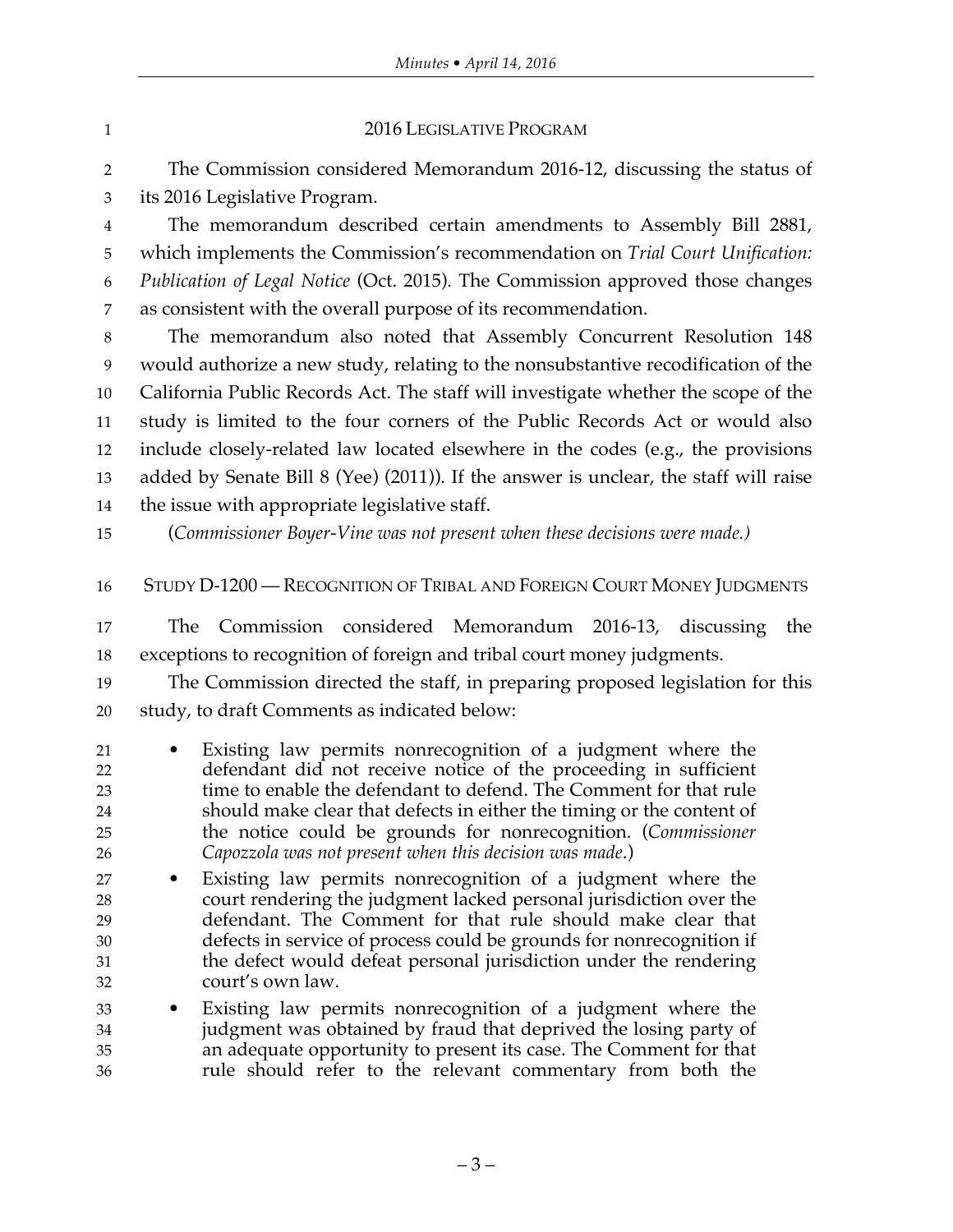| $\mathbf{1}$<br>$\overline{2}$<br>3<br>$\overline{\mathbf{4}}$<br>5<br>6<br>7 | Uniform Act and the draft Restatement (Fourth) of Foreign<br>Relations Law of the United States.<br>Existing law permits nonrecognition of a judgment where the<br>$\bullet$<br>judgment conflicts with another final and conclusive judgment.<br>The Comment for that rule should include guidance drawn from<br>the commentary of the draft Restatement (Fourth) of Foreign<br>Relations Law of the United States. |
|-------------------------------------------------------------------------------|----------------------------------------------------------------------------------------------------------------------------------------------------------------------------------------------------------------------------------------------------------------------------------------------------------------------------------------------------------------------------------------------------------------------|
| 8                                                                             | STUDY G-301 - GOVERNMENT INTERRUPTION OF COMMUNICATION SERVICES                                                                                                                                                                                                                                                                                                                                                      |
| 9                                                                             | The Commission considered Memorandum 2016-15, discussing<br>the                                                                                                                                                                                                                                                                                                                                                      |
| 10                                                                            | interruption of communications of persons under government control. The                                                                                                                                                                                                                                                                                                                                              |
| 11                                                                            | memorandum also discussed a few miscellaneous matters.                                                                                                                                                                                                                                                                                                                                                               |
| 12                                                                            | The Commission decided that Public Utilities Code Section 7908 should not                                                                                                                                                                                                                                                                                                                                            |
| 13                                                                            | apply to any of the following:                                                                                                                                                                                                                                                                                                                                                                                       |
| 14                                                                            | Action by a correctional facility to prevent prisoner use of wireless                                                                                                                                                                                                                                                                                                                                                |
| 15                                                                            | communication devices.                                                                                                                                                                                                                                                                                                                                                                                               |
| 16<br>17                                                                      | Government-issued emergency alerts that briefly interrupt<br>$\bullet$<br>communications.                                                                                                                                                                                                                                                                                                                            |
| 18                                                                            | Routine actions to protect computing resources from attack or<br>$\bullet$                                                                                                                                                                                                                                                                                                                                           |
| 19                                                                            | misuse.                                                                                                                                                                                                                                                                                                                                                                                                              |
| 20                                                                            | Before addressing the last point, the staff will consult with experts in Internet                                                                                                                                                                                                                                                                                                                                    |
| 21                                                                            | security, including experts in the office of the Legislative Counsel. The staff will                                                                                                                                                                                                                                                                                                                                 |
| 22                                                                            | inquire about the feasibility of providing notice to affected users when                                                                                                                                                                                                                                                                                                                                             |
| 23                                                                            | communication services are interrupted for computer security purposes.                                                                                                                                                                                                                                                                                                                                               |
| 24                                                                            | STUDY H-859 - COMMON INTEREST DEVELOPMENTS:                                                                                                                                                                                                                                                                                                                                                                          |
| 25                                                                            | <b>MECHANICS LIENS AND COMMON AREA</b>                                                                                                                                                                                                                                                                                                                                                                               |
| 26                                                                            | Commission considered Memorandum 2016-14, discussing<br>The<br>the                                                                                                                                                                                                                                                                                                                                                   |
| 27                                                                            | application of mechanics lien law to common interest developments. The                                                                                                                                                                                                                                                                                                                                               |
| 28                                                                            | Commission tabled most of the possible reforms discussed in the memorandum,                                                                                                                                                                                                                                                                                                                                          |
| 29                                                                            | but authorized the staff to work on the following matters:                                                                                                                                                                                                                                                                                                                                                           |
| 30                                                                            | Provide that the association is the agent for receipt of mechanics<br>٠                                                                                                                                                                                                                                                                                                                                              |
| 31                                                                            | lien related notices and claims for a work of improvement on                                                                                                                                                                                                                                                                                                                                                         |
| 32<br>33                                                                      | common area within a common interest development. Consider<br>the extent to which the association should be required to notify its                                                                                                                                                                                                                                                                                   |
| 34                                                                            | members on receipt of such notices and claims.                                                                                                                                                                                                                                                                                                                                                                       |
|                                                                               |                                                                                                                                                                                                                                                                                                                                                                                                                      |